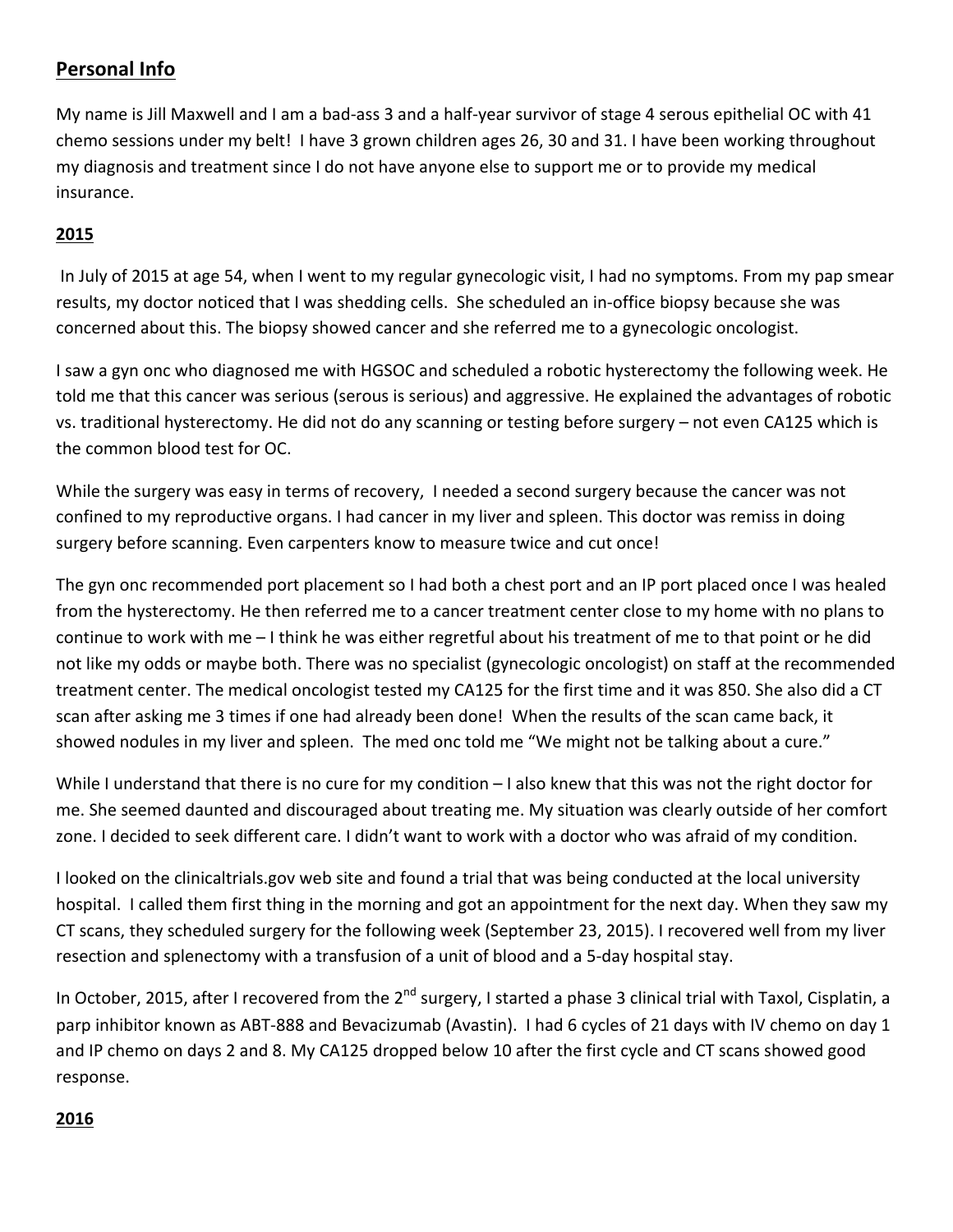The chemo stretched through the end of February of 2016. It was especially difficult between cycles 5 and 6 because the cumulative effects of Taxol hit me hard. I had my IP port removed in March – it had caused me a lot of pain and I was really happy to get it out! I stayed on Avastin only every 3 weeks for 12 more months and my CA125 stayed low throughout treatment.

# **2017**

My last Avastin only treatment was in March of 2017. At my first 3 month visit, my CA125 was 8. Three months later it was 24 and the following month it was 72. A CT scan in October showed new nodules. I started treatment on a phase 3 clinical trial for my  $1^{st}$  recurrence. I had 8 cycles of 28 days with Carbo/Doxil. This treatment was difficult to tolerate because it put me on the couch for the first 3 days of treatment and caused extreme fatigue for much of the rest of the month. I was able to arrange to work hourly even though I am a salaried employee and that made it possible for me to take time off to recover.

### **2018**

In May of 2018, I developed a deep vein or portal vein thrombosis and started injectable blood thinners. I have since switched to oral blood thinners which are much easier to manage.

I continued on Doxil until June. While I had good response during treatment, my CA125 increased as soon as treatment stopped.

6 weeks after the last Carbo/Doxil my CA 125 started to rise again (20, 46, 109 up to 785). Two months after that, I had bowel obstruction that was caused by tumor growth. I was hospitalized for a week with an NG tub and no food. The obstruction resolved with lots of walking and my refusal to take pain medication (why oh why did they offer medication that caused constipation?). This was one of the most difficult parts of my ovarian cancer experience to date. The NG tube is painful beyond words - especially insertion – and waiting for bowel activity is very tedious. I would have preferred the major surgery of another splenectomy to the bowel obstruction!

Since the obstruction was caused by a recurrence, we needed to treat the tumor and prevent further bowel issues. 

Treatment for my 2<sup>nd</sup> recurrence started at the beginning of November 2018. I completed 5 cycles of weekly Taxol with Avastin every 3 weeks. I asked for a week off between cycles since I am working, and it helps to have time to recover more completely than weekly Taxol requires.

I requested to eliminate Benadryl and Dexamethasone from my infusions because I had quicker recovery without them. This is common practice with ovarian cancer patients in other parts of the US though it was unusual in Denver. I also stopped taking Compazine or Zofran because I prefer nausea to constipation (postbowel obstruction syndrome?).

I am now on Avastin every 3 weeks but my CA125 has been rising again so I need to think about chemo treatment in the next few weeks.

Recovery from chemo is ongoing and I still have some chemo brain but I am planning social activities and travel – something that isn't possible during chemo treatment.